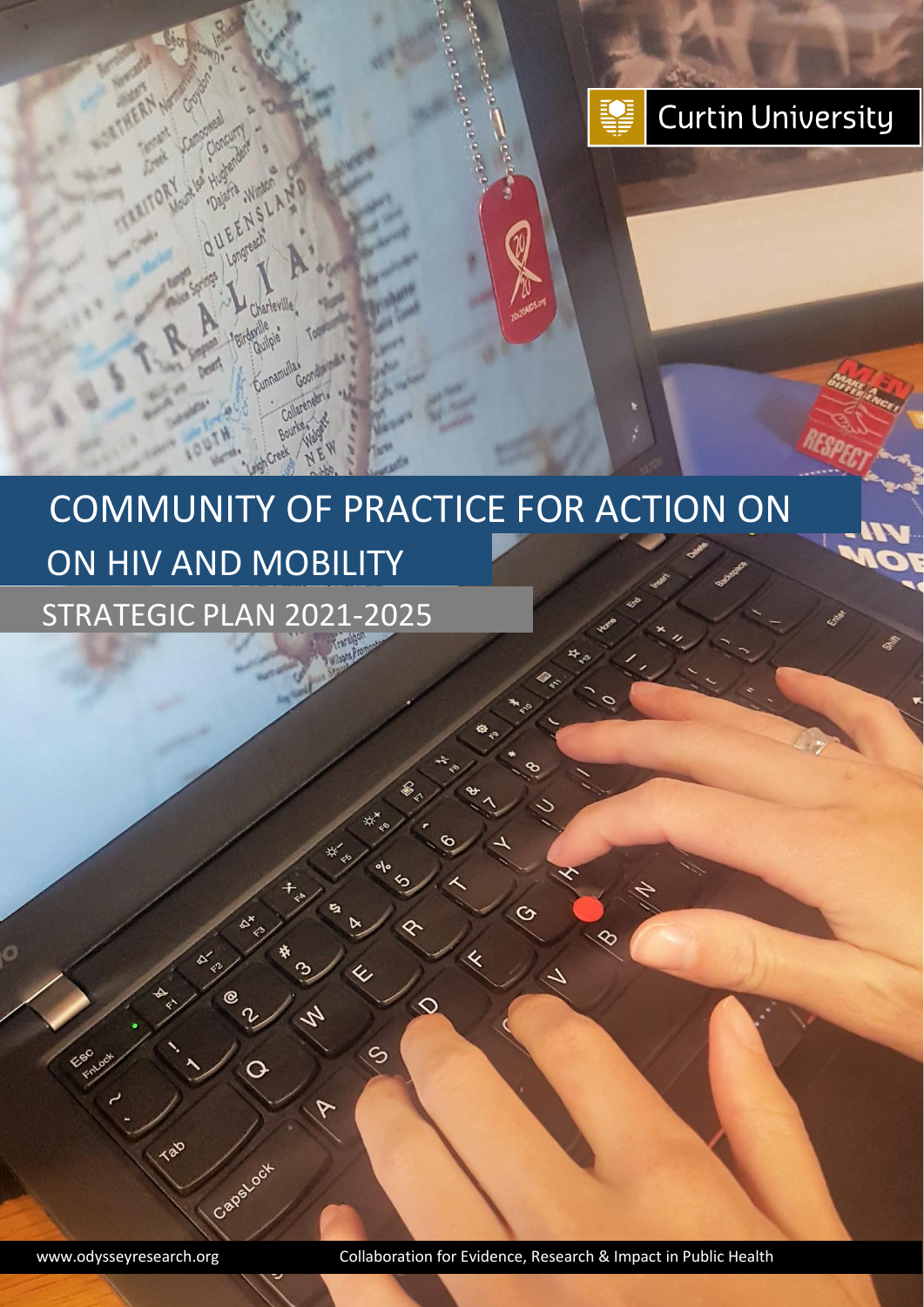### **Context**

#### **HIV AND POPULATION MOBILITY: IN BRIEF**

Population mobility has increased dramatically in the last sixty years, $<sup>1</sup>$  contributing to the</sup> transmission of a number of infectious diseases globally, including HIV. Notifications of HIV in countries such as Australia, the United States, Canada and some European nations have increased among people born overseas, and in some instances, among people travelling to other countries.<sup>2</sup>

The relationship between HIV and population mobility is complex, and the causal links between HIV and the experiences of people travelling to and from regions of high HIV prevalence are not well understood.<sup>3</sup> Overlayed are issues of stigma, discrimination, racism, and evolving economic and migration policies which influence access to testing and treatment services.

#### **WHO ARE WE TALKING ABOUT?**

In this document, we use the term migrant and mobile populations to refer to people who travel to Australia from sub-Sahara Africa, North East and South East Asia regions, and Australian-born people who travel to these regions. Migrant and mobile populations include a range of people with diverse and intersecting experiences including women, gay men and other men who have sex with men and people with culturally and linguistically diverse backgrounds. The needs of these sub-groups are unique and complex.<sup>4</sup> Australia's response needs to reflect this complexity in order to address relevant issues. This requires partnerships across a range of sectors and organisations to ensure an integrated response to HIV and population mobility.

#### **COMMUNITY OF PRACTICE FOR ACTION ON HIV AND MOBILITY**

The *HIV and Mobility in Australia: Road Map for Action* (*Road Map*) discussion paper*,* released in December 2014, explored the links between HIV and population mobility in Australia. It built on a range of work conducted around Australia and internationally. The *Road Map* proposed 71 strategies across a range of stakeholders to operationalise recommendations from Australia's national HIV strategies. Since the release of the *Road Map*, we have seen ongoing momentum to address the strategies across practice and research, documented in the *Interim Report Cards.*  However, many of these strategies require long-term action and maintenance to be effective.

The *Road Map* intended to stimulate discussion and action amongst stakeholders with an interest in HIV and population mobility issues. A **Community of Practice for Action on HIV and Mobility (CoPAHM**) was established in March 2015 to help keep HIV and population mobility issues on the national agenda, with funding for secretariat support from the WA Department of Health Sexual Health and Blood-Borne Virus Program. The current CoPAHM membership includes over 220 stakeholders from government, non-government, research, community organisations and national peak bodies who are interested in working together to progress actions.

In 2018, The *HIV and Mobility in Australia: Priority Actions* report was released, which built on the *Road Map* and provided approaches for working collaboratively to end HIV transmission among migrant and mobile populations. Six priority action areas were proposed to further operationalise

3. Deane KD, Parkhurst JO, Johnston D. Linking migration, mobility and HIV. Tropical Medicine & International Health. 2010;15(12):1458-63.<br>4. International Organization for Migration. Human Mobility and HIV 2018 [Available

<sup>1.</sup> World Tourism Organization. International tourist arrivals up 4% reach a record 1.2 billion in 2015 2016. Available from: [http://media.unwto.org/press-release/2016-01-18/international-tourist-arrivals-4-reach-record-12-billion-2015.](http://media.unwto.org/press-release/2016-01-18/international-tourist-arrivals-4-reach-record-12-billion-2015)

<sup>2.</sup> Crawford G, Lobo R, Brown G, Langdon P. HIV and Mobility in Australia: Road Map for Action. Perth, Western Australia: Western Australian Centre for Health Promotion Research and Australian Research Centre in Sex, Health and Society; 2014.

International Organization for Migration. Human Mobility and HIV 2018 [Available from[: https://www.iom.int/human-mobility-hiv.](https://www.iom.int/human-mobility-hiv)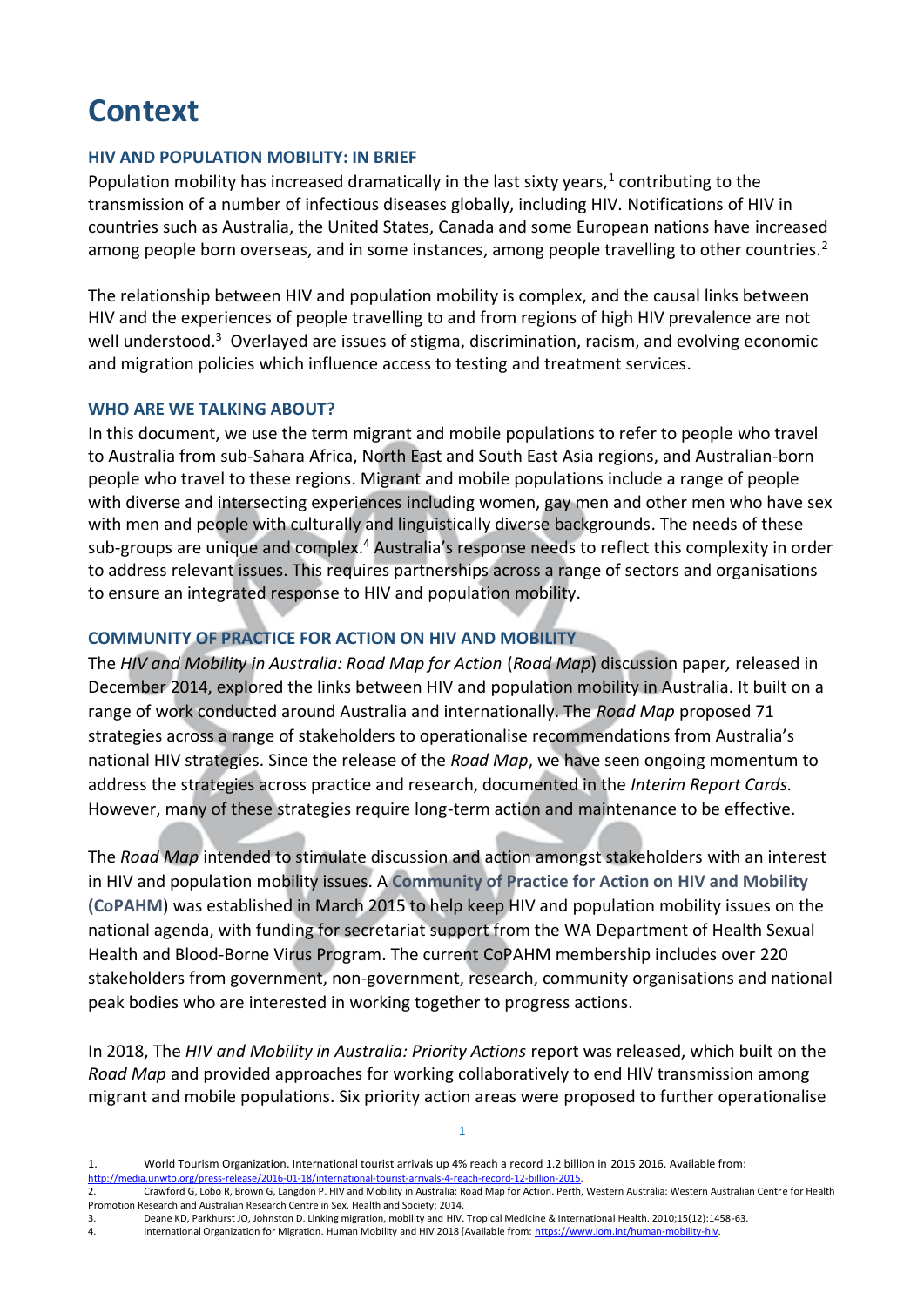the Australian response to HIV and population mobility and future iterations of national and jurisdictional policies relating to HIV:

- **Local solutions:** Relevant jurisdictions to plan and implement state-specific responses to HIV in migrant and mobile populations
- **Health literacy:** Increase health literacy and know how to access combination prevention strategies available
- **Test:** Understand and reduce barriers to HIV testing and make new testing technologies widely available
- **Treatment and prevention medication:** Advocate for the inception of a policy mechanism to provide access to HIV treatment and PrEP for temporary visa holders who are ineligible for Medicare
- **Inform:** Harmonise surveillance data reporting for both migrant and mobile populations, including sexual behaviour, testing rates, notifications, treatment initiation and PrEP
- **Evaluate:** Develop core indicators to assess effectiveness of HIV programs for mobile and migrant populations

For more information, please see [Priority Actions.](https://siren.org.au/wp-content/uploads/2018/11/HIVandMobilityinAustraliaPriorityActions_CoPAHM.pdf)

Addressing HIV and population mobility is a shared challenge. The role of **CoPAHM** is to support the mobilisation of relevant sectors and organisations in the response to HIV and population mobility nationally. It is essential that there is a collaborative approach between the Australian Government and state and territory governments, community-led organisations, peak bodies, clinical services, research groups, and affected communities, to work together to provide informed leadership, policy and coordinated support. These groups constitute the key stakeholders\* for this Strategy.

CoPAHM is supported by a National Governance Group (NGG) who are responsible for the strategic direction of CoPAHM. The NGG provide leadership, monitor progress of CoPAHM activities nationally, and provide direction to the CoPAHM Coordinator. The NGG currently includes representation from CoPAHM, Curtin University, La Trobe, University of Southern Queensland, Queensland University of Technology, Department of Health WA, Department of Health South Australia and Australian Federation of AIDS Organisations (AFAO). This document sets out the strategic plan for CoPAHM for 2021-2025. It builds on a number of national and jurisdictional strategies to address HIV prevention, testing, treatment and management in Australia.



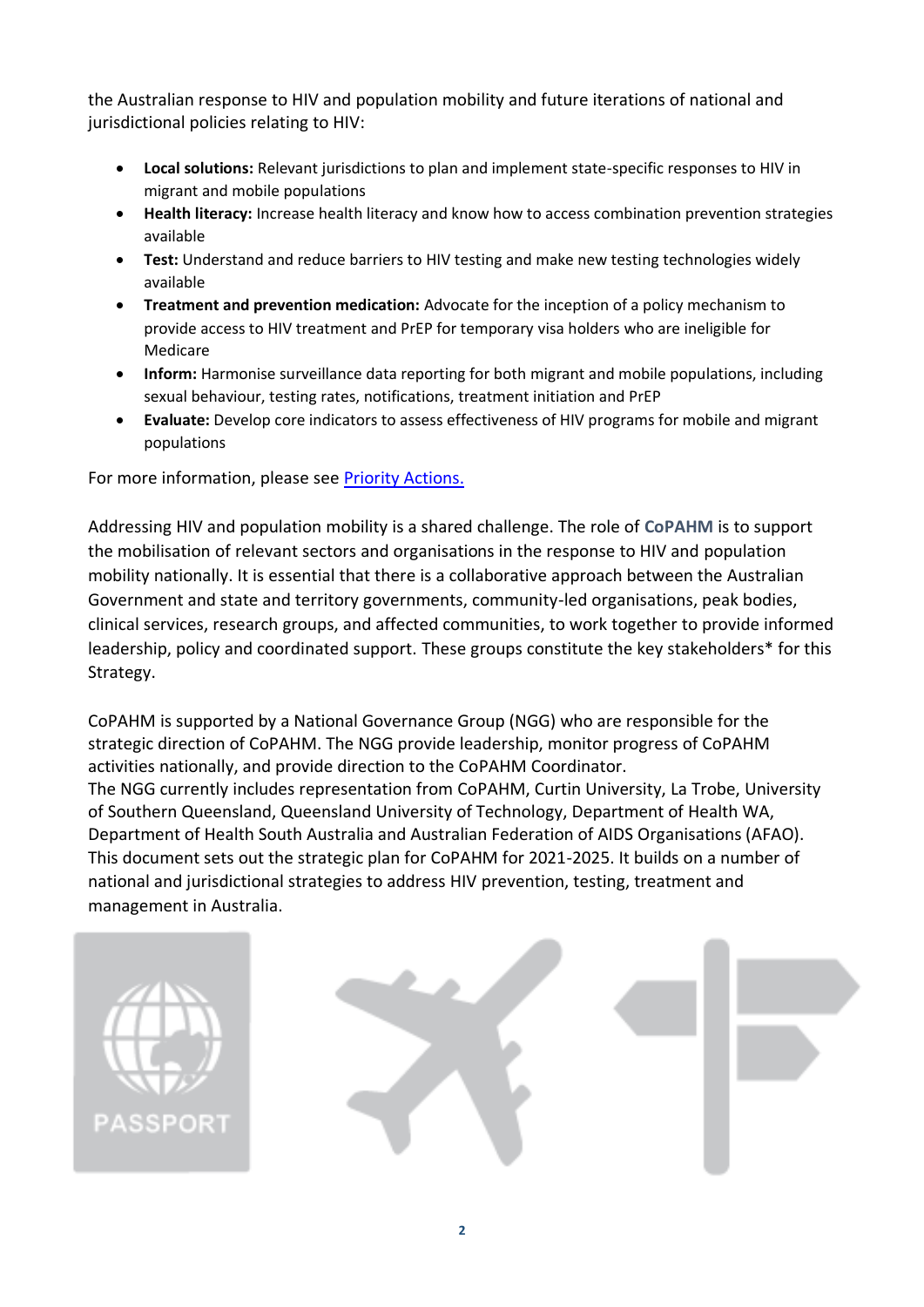### **Vision**

Equitable outcomes for migrant and mobile populations in HIV prevention, testing, treatment and quality of life

## **Mission**

To support a national, collaborative and equitable response to HIV and population mobility issues across research, practice and policy

### **Priorities**

- *1. Strategic leadership*
	- Support ongoing actions towards an integrated response to HIV and population mobility
	- Advocate to key stakeholders for action on issues related to migrant and mobile populations in Australia's HIV response
	- Provide responsible and sustainable governance and management of CoPAHM in partnership with key stakeholders

### *2. Highly skilled and knowledgeable workforce*

- Share new research findings and promote new practice initiatives
- Support knowledge translation<sup>1</sup> activities
- Identify and support opportunities for professional development and capacity building

### *3. Ongoing monitoring and evaluation*

- Assess progress of Australia's response to HIV and population mobility
- Identify and support research and evaluation opportunities to address knowledge gaps that limit Australia's response to HIV and population mobility issues

### **Guiding Principles**

CoPAHM is guided by four main principles. These principles underpin the strategic approach to HIV management for migrant and mobile populations in Australia.

- **Partnerships and collaboration -** Working with other groups to achieve vision, including peak, government and non-government organisations and affected communities
- **Access and equity -** Addressing determinants of health that impact HIV outcomes, acknowledging that intersecting characteristics result in unique challenges and experiences for priority populations
- **Evidence -** Supporting research, policy and practice responses informed by evidence
- **Ethics and human rights -** Ensuring ethical practice

<sup>1</sup> Knowledge translation is the process of creating and sharing knowledge as well as supporting its ethical application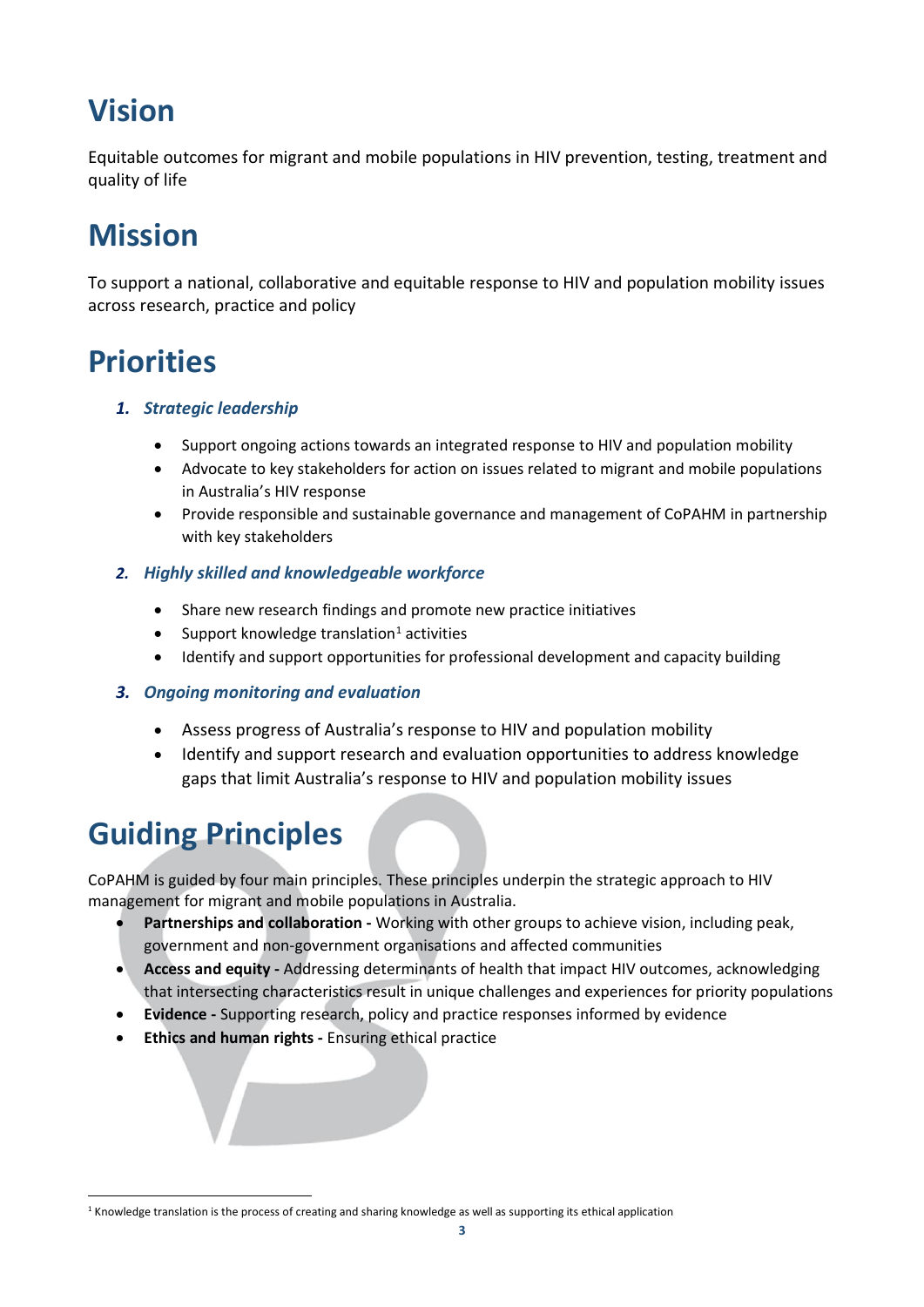The *Road Map* provides 10 guiding principles for Australia's response to HIV and mobility, linked to the priorities outlined in the current and previous iterations of national HIV strategies and UNAIDS strategies. The guiding principles provide a strategic approach to HIV management for mobile and migrant populations. These are provided in brief below. For more information, please refer to the [Road Map.](https://siren.org.au/wp-content/uploads/2016/08/HIV_and_Mobility_Report.pdf)

- 1. Incorporate a human rights approach stigma and discrimination directed at mobile populations and migrants must be reduced.
- 2. Reduce all barriers to testing and access to treatment.
- 3. Pay attention to the confluence between HIV and mobility acknowledge that due to an increase in migration and mobility, HIV affects a diverse range of Australians.
- 4. Move beyond 'narrow protectionist policies' recognition that migrant health screening (including for HIV) should be a voluntary, two-way process which also provides migrants with access to treatment as needed
- 5. Commit resources to improve migrant health.
- 6. Continue to develop links and cooperative partnerships with affected communities locally and internationally.
- 7. Participate in and contribute to global health governance.
- 8. Create closer cooperation between Australia and the HIV policy, public health, treatment and support sectors in countries of origin and destination for Australian mobile populations and migrants.
- 9. Acknowledge that mobile populations and migrants need more than information (even if it is translated). Specialist services as well as generalised services need to be provided.
- 10. Know your epidemic(s) continue surveillance and monitoring and develop evaluation strategies in conjunction with migrant and mobile populations.

#### GUIDING PRINCIPLES **GOVERNANCF PRIORITIES Highly skilled and** knowledgeable workforce - Share new research findings and promote new practice initiatives - Support knowledge translation activities - Support opportunities for professional development and capacity building Vision Equitable outcomes for migrant and **Strategic** Ongoing mobile populations in monitoring and leadership HIV prevention, testing, treatment and evaluation - Support ongoing actions quality of life towards an integrated<br>response to HIV and mobility - Assess progress of Australia's response to HIV and mobility Advocate to key stakeholders - Identify and support for action on issues related to research and evaluation migrant and mobile populatio opportunities to address in Australia's HIV response knowledge gaps that limit Australia's response to<br>HIV and population

**4**

mobility issues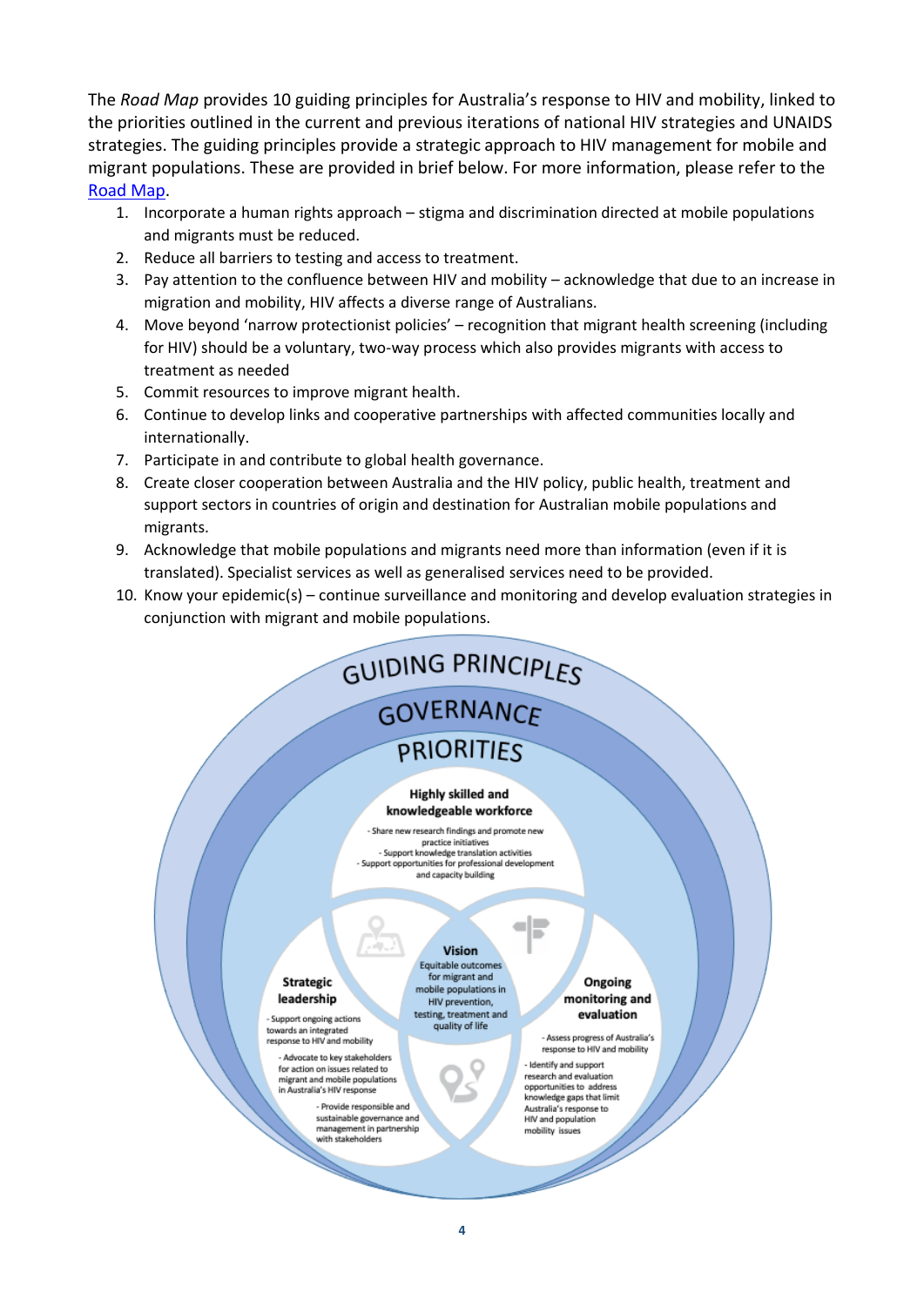### **ACTION PLAN**

The following table outlines the CoPAHM's objectives, activities and measures of success for the 2021-2025 period. Each objective aims to support the mobilisation of sectors and organisations in the national response to HIV and mobility. Each objective links with key areas of action from the Eighth National HIV Strategy, which are provided in brief below. For more information, please refer to the **Eighth National HIV Strategy (2018 - 2022)**.

| <b>Objectives and activities</b>                                                                                            | <b>Measures of Success</b>                                                   | 8 <sup>th</sup> National Strategy* |  |
|-----------------------------------------------------------------------------------------------------------------------------|------------------------------------------------------------------------------|------------------------------------|--|
| <b>Strategic Leadership</b>                                                                                                 |                                                                              |                                    |  |
| 1.1 Support ongoing actions towards an integrated response to HIV and population mobility                                   |                                                                              |                                    |  |
| Maintain and build strategic partnerships with relevant organisations and                                                   | Evidence of collaborative activities with key partners including state based | 16, 27                             |  |
| affected communities to deliver effective advocacy, policies, and                                                           | CoPAHMs/groups;                                                              |                                    |  |
| procedures related to HIV and population mobility issues                                                                    | Evidence of CoPAHM leadership in advocacy, policy and procedural reports;    |                                    |  |
|                                                                                                                             | Participation in relevant meetings or fora to plan or co-design actions.     |                                    |  |
| Continue to support national and jurisdictional working groups related to                                                   | Evidence of collaborative research and intervention development activity     | 20, 21                             |  |
| HIV and population mobility issues, including support for research and                                                      | with national working groups.                                                |                                    |  |
| intervention activity                                                                                                       |                                                                              |                                    |  |
| 1.2 Advocate to key stakeholders for action on issues related to migrant and mobile populations in Australia's HIV response |                                                                              |                                    |  |
| Prioritise advocacy issues for HIV and population mobility                                                                  | Priorities determined:                                                       | 31, 33                             |  |
|                                                                                                                             | Evidence of CoPAHM leadership in advocacy, policy and procedural reports.    |                                    |  |
| Advocate for the inclusion of population mobility issues at a national and                                                  | Evidence of migrant and mobile populations on national and state HIV         | 27, 31                             |  |
| state level, including providing representation in groups and events                                                        | agenda and strategies;                                                       |                                    |  |
| relating to population mobility.                                                                                            | Evidence of CoPAHM representation and facilitation of discussion of migrant  |                                    |  |
|                                                                                                                             | and mobile population's issues at key HIV and population mobility related    |                                    |  |
|                                                                                                                             | fora and in targeted communications and social media.                        |                                    |  |
| 1.3 Provide responsible and sustainable governance and management in partnership with stakeholders                          |                                                                              |                                    |  |
| Determine priorities to support those working in HIV and population                                                         | Priorities for future direction with National Governance Group determined    | 31, 33                             |  |
| mobility in partnership with the National Governance Group                                                                  | annually.                                                                    |                                    |  |
| Deliver effective policies and procedures that support CoPAHM's                                                             | CoPAHM terms of reference developed and reviewed;                            | 26, 27                             |  |
| stakeholders                                                                                                                | Strategic plan developed and endorsed;                                       |                                    |  |
|                                                                                                                             | Monitoring and evaluation plan developed and endorsed.                       |                                    |  |
| Highly skilled and knowledgeable workforce                                                                                  |                                                                              |                                    |  |
| 2.1 Share new research findings and promote new practice initiatives                                                        |                                                                              |                                    |  |
| Host an online hub of up to date publications, strategic documents and                                                      | Development of a dedicated website during 2020/21. Content updated every     | 20, 21                             |  |
| discussion papers relating to CoPAHM and HIV and population mobility                                                        | 3 months.                                                                    |                                    |  |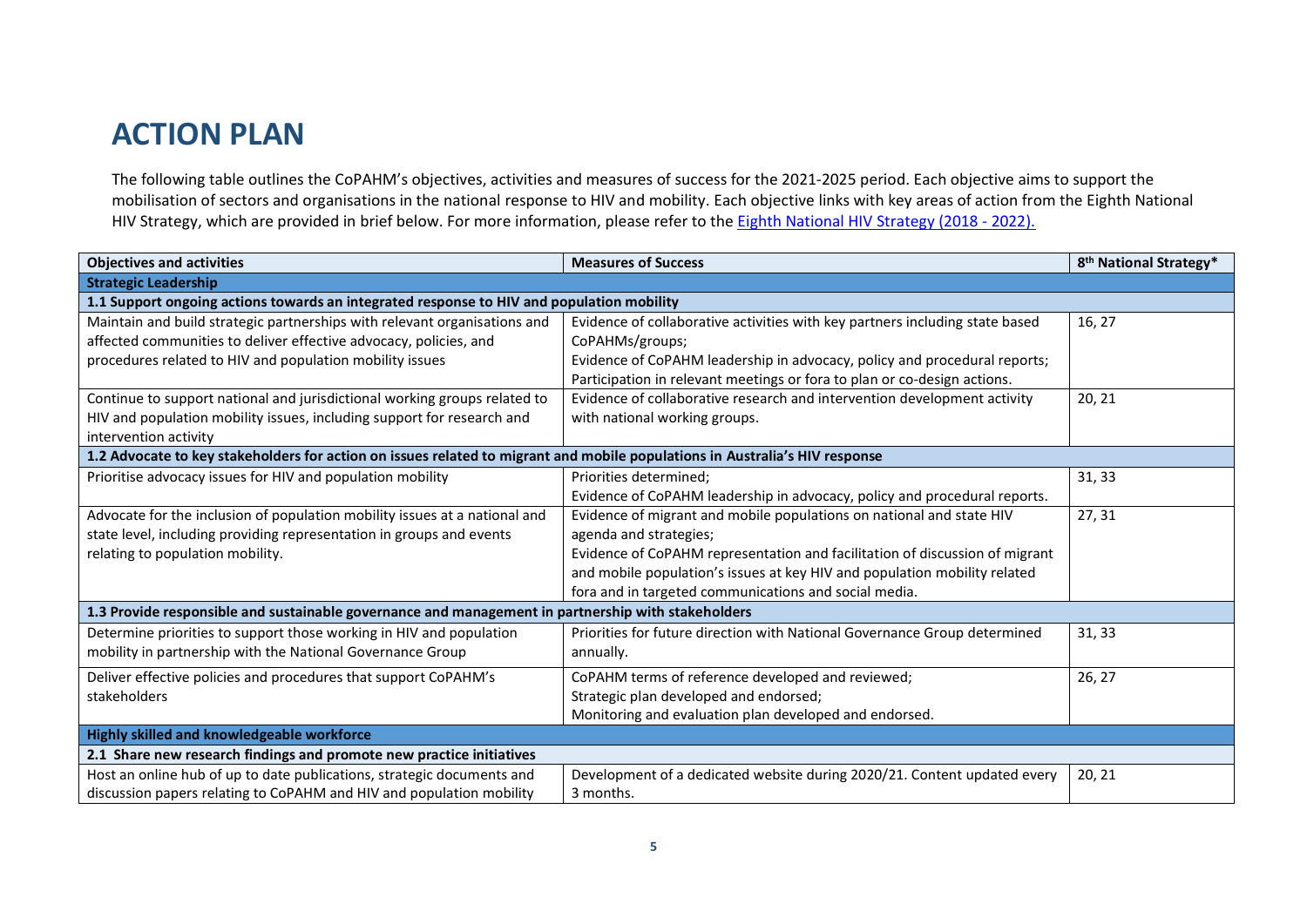| <b>Objectives and activities</b>                                                                     | <b>Measures of Success</b>                                                                                                                                     | 8 <sup>th</sup> National Strategy* |  |
|------------------------------------------------------------------------------------------------------|----------------------------------------------------------------------------------------------------------------------------------------------------------------|------------------------------------|--|
| Disseminate recent projects, research and media relating to HIV and                                  | Online strategies implemented: eNews compiled quarterly; regular tweeting                                                                                      | 17, 20                             |  |
| mobility to CoPAHM members                                                                           | from CoPAHM account.                                                                                                                                           |                                    |  |
| 2.2 Support knowledge translation activities                                                         |                                                                                                                                                                |                                    |  |
| Develop fora to discuss current HIV and population mobility activities and                           | Webinar hosted annually                                                                                                                                        | 4, 20, 21                          |  |
| future direction                                                                                     |                                                                                                                                                                |                                    |  |
| Include CoPAHM's discussion papers, mapping and evidence briefs on the                               | CoPAHM discussion papers, mapping, evidence briefs and relevant                                                                                                | 21                                 |  |
| website for access by all CoPAHM members                                                             | documents uploaded on the website for access by all CoPAHM members                                                                                             |                                    |  |
| 2.3 Support opportunities for professional development and capacity building                         |                                                                                                                                                                |                                    |  |
| Provide opportunities for research students and volunteers working on                                | Evidence of regular involvement of research students and volunteers (at least                                                                                  | 20                                 |  |
| CoPAHM activities relevant to the sector                                                             | 1 per annum)                                                                                                                                                   |                                    |  |
| Support organisations to plan or co-design actions and interventions that                            | Evidence of working with organisations to translate research findings and                                                                                      | 4, 21, 32                          |  |
| address HIV and population mobility priorities                                                       | priorities into action                                                                                                                                         |                                    |  |
| <b>Ongoing Monitoring and Evaluation</b>                                                             |                                                                                                                                                                |                                    |  |
|                                                                                                      |                                                                                                                                                                |                                    |  |
| 3.1 Assess progress of Australia's response to HIV and population mobility                           |                                                                                                                                                                |                                    |  |
| Provide commentary on HIV and population mobility related                                            | Collaborative analysis of national HIV and population mobility epidemiology                                                                                    | 27, 31                             |  |
| epidemiology at a national level in conjunction with State Epidemiology                              | provided annually.                                                                                                                                             |                                    |  |
| departments and Kirby Institute                                                                      |                                                                                                                                                                |                                    |  |
| Continue to monitor uptake and implementation of strategies in the Road                              | Update on implementation of strategies in the Road Map and Priority Actions                                                                                    | 25, 26, 27                         |  |
| Map and Priority Actions documents across organisations, state and                                   | document published once in the grant term.                                                                                                                     |                                    |  |
| territories governments and national government                                                      |                                                                                                                                                                |                                    |  |
|                                                                                                      | 3.2 Identify and support research and evaluation opportunities to address knowledge gaps that limit Australia's response to HIV and population mobility issues |                                    |  |
|                                                                                                      | Collaborative applied research or evaluation project identified once in the                                                                                    | 7, 12, 28, 29, 30, 32              |  |
| Identify applied research or evaluation priorities with support from WA                              | grant term.                                                                                                                                                    |                                    |  |
| <b>SHBBVP and CoPAHM members</b>                                                                     |                                                                                                                                                                |                                    |  |
|                                                                                                      | Collaborative applied research or evaluation project implemented once in                                                                                       | 1, 7, 12, 30, 32, 33               |  |
| Support applied research or evaluation priorities with support from WA<br>SHBBVP and CoPAHM members. | the grant term.                                                                                                                                                |                                    |  |